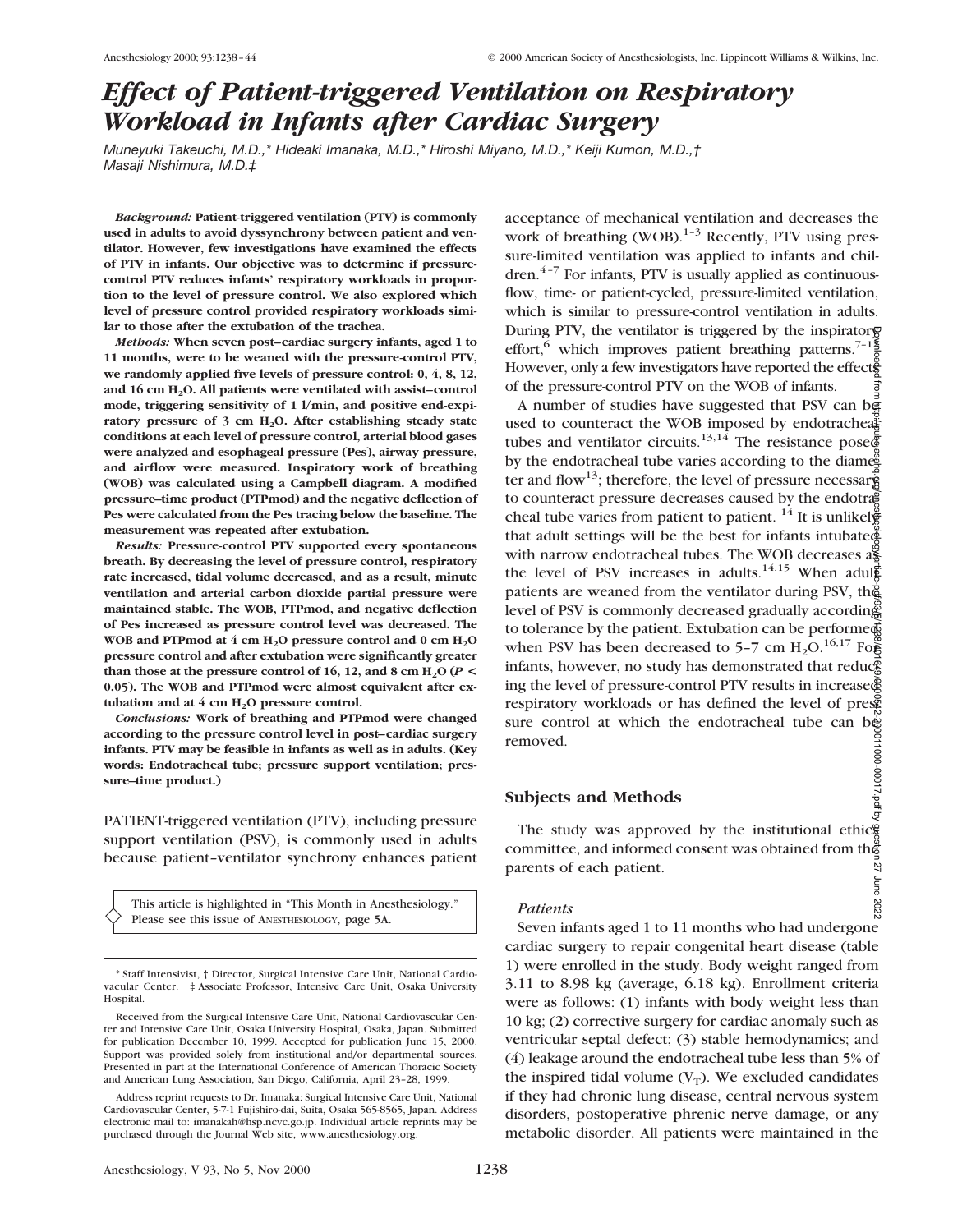## **Table 1. Patient Profiles**

| No.  | Age<br>(months) | Height<br>(c <sub>m</sub> ) | <b>BW</b><br>(kg) | Gender | Diagnosis  | Operation          | ETT Size<br>(mmID) | Length of MV<br>(h) |
|------|-----------------|-----------------------------|-------------------|--------|------------|--------------------|--------------------|---------------------|
|      | 8               | 65.5                        | 5.78              | M      | VSD        | VSD closure        | 4.0                | 5                   |
| 2    | 10              | 69.0                        | 6.85              |        | <b>VSD</b> | VSD closure        | 4.5                | 5                   |
| 3    | 4               | 58.7                        | 5.32              | M      | VSD        | VSD closure        | 4.0                | 6                   |
| 4    |                 | 54.1                        | 3.90              | M      | VSD, ASD   | VSD, ASD closure   | 4.0                | 8                   |
| 5    | 11              | 70.4                        | 8.98              |        | VSD. MR    | VSD closure, MVP   | 4.0                |                     |
| 6    | 3               | 56.5                        | 3.11              | M      | VSD        | <b>VSD</b> closure | 3.5                | 5                   |
|      | 4               | 66.5                        | 6.30              | M      | VSD        | VSD closure        | 4.0                |                     |
| Mean | 5.9             | 62.6                        | 6.18              |        |            |                    |                    | 5.3                 |

 $BW = body weight$ ; ETT = endotracheal tube; MV = mechanical ventilation; VSD = ventricular septal defect; ASD = atrial septal defect; MR = mitral regurgitation;  $MVP =$  mitral valve plasty.

supine position during the time that measurements were taken. No sedatives or opioids were administered during the measurement, although fentanyl  $(23-39 \mu g/kg)$  in total) and midazolam (0.48–1.04 mg/kg) had been administered during the surgery.

## *Measurements*

A pneumotachometer (model 4500; range, 0 to 35 l/min; Hans-Rudolph Inc., Kansas City, MO) was placed at the proximal end of the endotracheal tube. The pressure differential across the pneumotachometer was measured with a differential pressure transducer (TP-602T,  $\pm$ 5 cm H<sub>2</sub>O; Nihon Kohden, Tokyo, Japan), amplified (AR-601G, Nihon Kohden), and converted to flow. Volume was calculated from the flow using data acquisition software (Windaq; Dataq Instruments Inc., Akron, OH). Intrapleural pressure was estimated from esophageal pressure (Pes). An esophageal balloon (6 French; Bicore, Irvine, CA) was introduced transnasally and positioned in the lower third of the esophagus. The balloon was inflated with 0.2 ml of air at the start of each measurement. The position of the esophageal balloon was adjusted using an occlusion technique when the patients regained spontaneous breathing.18 We compared the maximal deflection in the Pes with the maximal deflection in the airway pressure while the infants made respiratory effort against an occlusion of the airway opening. When the ratio of the Pes to the airway pressure was maximal ( $> 0.95$ ), we secured the position of the balloon. The Pes and airway pressure (Pao) at the proximal end of the endotracheal tube were measured by differential pressure transducers (TP-603T,  $\pm$ 50 cm H<sub>2</sub>O; Nihon Kohden) and amplified (AR-601G). Respiratory inductive plethysmography (SY07 Respitrace Plus; NIMS, Miami Beach, FL) was used to estimate inspiratory time  $(T<sub>I</sub>)$  and asynchrony between rib cage and abdomen. A rib-cage band was positioned at the nipple line and an abdomen band at 0.5 cm below the umbilicus. Baseline calibrations for respiratory inductive plethysmography were made using the qualitative diagnostic calibration procedure.19 Maximum compartment amplitude (MCA) was calculated as the sum of the absolute value from

trough to peak of the rib-cage and abdomen compartments, regardless of their timing in relation to the sum signal.<sup>12,19</sup> When the motions of rib cage and abdomen are in phase, the ratio of MCV/V<sub>T</sub> is equivalent to 1.0 $\frac{3}{2}$ where  $V_T$  is calculated from summed signal of rib cage and abdomen. When out of phase, the ratio of MCA/V $\frac{3}{5}$ exceeds 1.0. The airway and esophageal pressure transducers were simultaneously calibrated at 20 cm  $H_2Q^*$ using a water manometer. Flow was calibrated a 10 l/min using a calibrated oxygen flowmeter (P/N 9220; Bird Corp., Palm Springs, CA) with the gas mixture  $\delta$ . identical oxygen concentration for the patient. Volume was calibrated with a 50-ml calibration syringe. Downloaded from http://pubs.asahq.org/anesthesiology/article-pdf/93/5/1238/401649/0000542-200011000-00017.pdf by guest on 27 June 2022

## *Study Protocol*

We used V.I.P. Bird ventilators (Bird Corp.) with  $\text{con}^{\mathbb{R}}$ tinuous-flow time-cycled pressure-limit ventilation. Ventilatory settings were as follows: assist-control mode<sup>9</sup> positive end-expiratory pressure,  $3 \text{ cm } H_2O$ ; pressuregened control ventilation, 0-16 cm H<sub>2</sub>O; continuous flow $\frac{1}{6}$ 20 l/min; and triggering sensitivity, 1.0 l/min. Inspired oxygen fraction was adjusted to maintain an arterial oxygen pressure greater than 100 mmHg.

Baseline data were obtained when the patients  $reco\check{\mathbf{c}}$ ered spontaneous breathing in the surgical intensive care unit and satisfied our weaning criteria: ratio of arterial oxygen pressure to inspired oxygen fraction greater than 200; *pH* greater than 7.30; V<sub>T</sub> greater than 5 ml/kg; and respiratory rate less than 50 breaths/min at a backup ventilatory rate of 6 breaths/min and pressure control of  $7 \text{ cm H}_2\text{O}$ . Then we measured compliance of the respiratory system  $(C_{RS})$  and chest wall  $(C_{CW})$ . After hyperventilating the patients for 2–3 min to lessen their inspiratory efforts, we switched ventilation settings to  $T_I$  of 1.5–2 s, respiratory rate of 10 breaths/min, and pressure control of 16 cm  $H_2O$ . Conditions of zero gas flow to permit measurement of static compliance were confirmed on a computer display for data acquisition. For each patient we evaluated the duration in which the dynamic inspiratory flow was sustained, and it was used

Downlc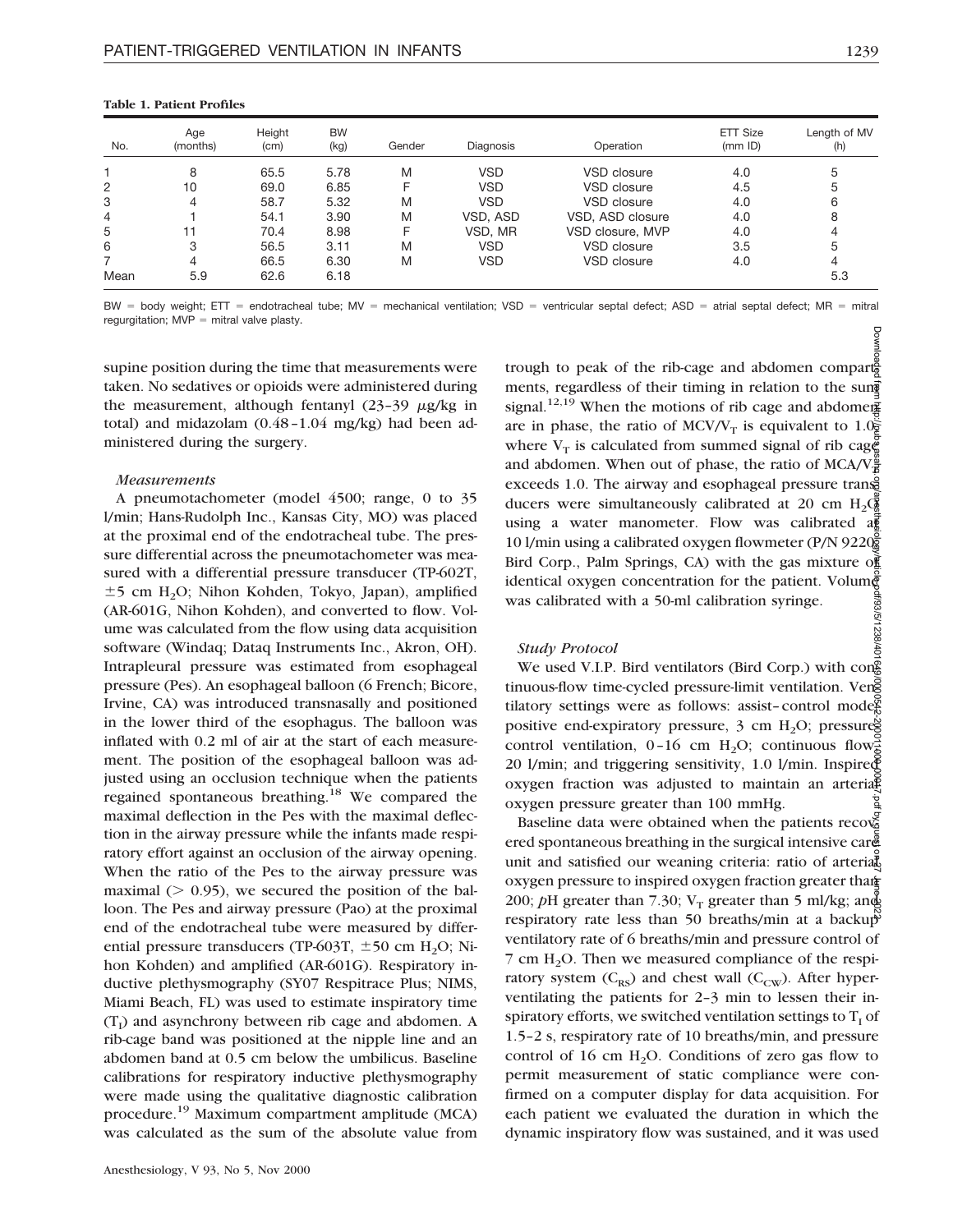as a later setting of  $T_I$ . Compliance was calculated using the following formulas: $^{20}$ 

$$
C_{RS} = V_T / (end \text{inspiratory Pao} - end \text{ expiratory Pao})
$$
\n(1)\n
$$
C_{CW} = V_T / (end \text{inspiratory Pes} - end \text{ expiratory Pes})
$$
\n(2)

Measurements were repeated five times and averaged. Five levels of pressure control (0, 4, 8, 12, and 16 cm  $H<sub>2</sub>O$ ) were then applied in random order with assistcontrol mode; positive end-expiratory pressure, 3 cm  $H<sub>2</sub>O$ ; continuous flow, 20 l/min; and triggering sensitivity, 1.0 l/min. After establishing steady state conditions (approximately 15 min), the airflow, airway pressure, esophageal pressure, rib-cage, and abdominal signals of inductive plethysmography were recorded. All signals were digitized and recorded at a sampling rate of 100 Hz/channel (Windaq) during the last 2 min of each setting. Arterial blood samples were obtained *via* a catheter inserted into the radial artery and were analyzed with a calibrated blood gas analyzer (ABL 505; Radiometer, Copenhagen, Denmark).

All subjects were successfully extubated 90 min after the completion of all measurements. After extubation we waited for at least 60 min, confirmed that they were breathing quietly, and repeated the measurement of Pes and rib-cage and abdomen signals of inductive plethysmography, and arterial blood gas analysis. We did not measure the flow after extubation directly because it was likely that stimuli resulting from fitting masks to awake infants would alter their inspiratory patterns. Instead, we computed the volume using respiratory inductive plethysmography signals.

#### *Data Analysis*

Because the backup respiratory rate was set as low as 6 breaths/min, all breaths were assisted breaths. The onset of inspiration was defined as the point at which the Pes started to decrease. Intrinsic positive end-expiratory pressure was defined, if any, as the difference between this initial Pes level and the zero-flow point. $21$ The end of inspiration was determined in two ways: (1) as the zero crossing of the inspiratory flow during mechanical ventilation (fig. 1), or (2) as the peak of inductive plethysmograph value when the patients were extubated. We confirmed that the values of each definition of  $T<sub>I</sub>$  were equivalent during mechanical ventilation (precision and bias,  $0.00 \pm 0.05$  s). The T<sub>I</sub>, ratio of inspiratory time to total respiratory cycle time  $(T_1/T_T)$ , respiratory rate, and mean inspiratory flow were calculated using the flow signal or inductive plethysmography. The  $V<sub>T</sub>$  and minute ventilation were obtained from the expiratory flow.

Inspiratory WOB performed by the patient was computed from the curve of Pes versus  $V_T$  as previously



Downloaded from http://pubs.a **Fig. 1. Flow (inspiration upward) and esophageal pressure (Pes) tracing in a patient. Recoil pressure of the chest wall was calculated from chest wall compliance and lung volume.** Pressure–time product (PTP) was calculated using the integ **gral of the difference between Pes and the chest wall recoil pressure from the onset of the rapid decrease in Pes to the transition from inspiratory to expiratory flow. Modified pressure–time product (PTPmod) was calculated using the area of the Pes below the baseline value during the inspiration. The first vertical broken line shows when Pes started to decrease. The second and third vertical broken lines show when there**<br>was zero flow. **was zero flow.**

described.<sup>11</sup> The WOB per breath was calculated from  $\frac{3}{8}$ Campbell diagram by computing the area enclosed be $\frac{2}{5}$ tween the recorded Pes–V<sub>T</sub> curve during inspiration on the one hand, and the static chest wall compliance curves on the other. The WOB was expressed both as per lite<sup>g</sup> of ventilation  $(J/I)$  and as power normalized by bodg weight  $(I \cdot min^{-1} \cdot kg^{-1})$ . We also used the pressure $\frac{5}{5}$ time product (PTP) of esophageal pressure to estimate the inspiratory muscle load, because PTP is regarded as an index of oxygen cost of breathing of the respirators muscles as well as WOB.<sup>22,23</sup> The PTP was calculated as the area subtended by the esophageal pressure tracing and the chest wall static recoil pressure for inspirators time (fig. 1).<sup>23</sup> The chest wall static recoil pressure curved was obtained from the  $C_{\text{CW}}$  and volume. We also defined a modified esophageal pressure–time product (PTPmod) as the area of Pes-time tracing below the baseline during inspiration (fig. 1). After extubation, PTP was not obtained because of the lack of the flow information; instead, we used PTPmod for comparison. Both PTP and PTPmod were expressed as values for 1 min. Negative deflection of esophageal pressure ( $\Delta$ Pes) was also measured as the maximal negative excursion from the baseline over breath. After extubation, values for  $V_T$ , minute ventilation, WOB, and MCA/ $V_T$  were calculated from volume obtained by the respiratory inductive plethys-Downloaded from http://pubs.asa**hce**y/article-pdf/94/1238/404/00009542-402/20001100012012.pdf by guest on 27 June 2022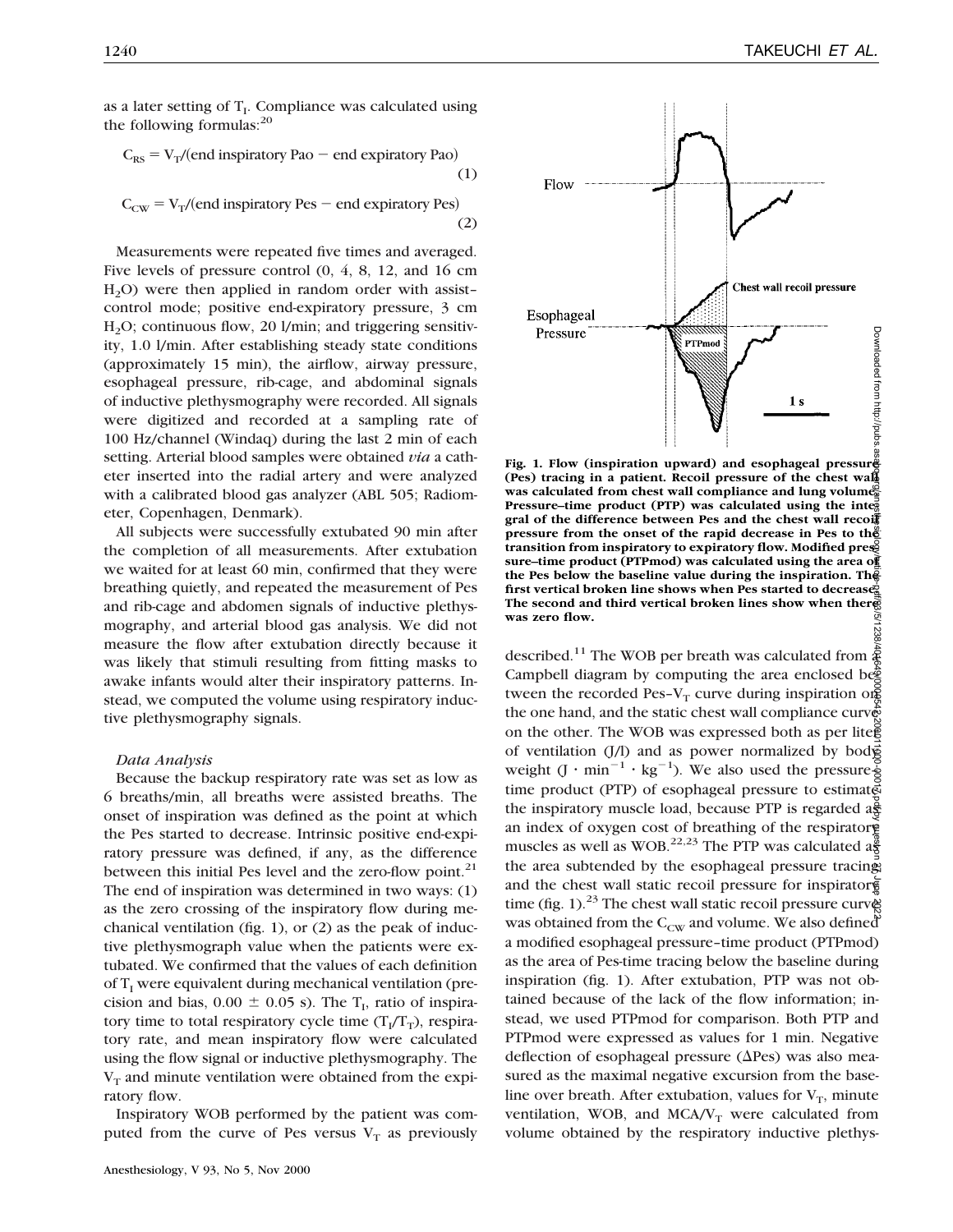| No.  | <b>BW</b><br>(kg) | $\cup_{\rm RS}$<br>(ml $\cdot$ cm H <sub>2</sub> O <sup>-1</sup> $\cdot$<br>kg | ⊳∽<br>(ml $\cdot$ cm $H_2O^{-1}$ $\cdot$<br>$kg^{-1}$ | FIO <sub>2</sub> | рH   | Paco <sub>2</sub> | Pa <sub>o</sub><br>$(mmHg)$ $(mmHg)$ | (s)             | <b>RR</b><br>(breaths/min) | $V_{\rm T}$<br>(mI/kg) | <b>MV</b><br>$(l \cdot min^{-1} \cdot kg^{-1})$ |
|------|-------------------|--------------------------------------------------------------------------------|-------------------------------------------------------|------------------|------|-------------------|--------------------------------------|-----------------|----------------------------|------------------------|-------------------------------------------------|
|      | 5.78              | 0.99                                                                           | 5.88                                                  | 0.4              | 7.40 | 33.6              | 107                                  | $0.75 \pm 0.05$ | 33                         | $11.6 \pm 0.7$         | 0.38                                            |
| 2    | 6.85              | 1.04                                                                           | 3.36                                                  | 0.4              | 7.39 | 41.8              | 182                                  | $0.86 \pm 0.02$ | 28                         | $8.5 \pm 0.7$          | 0.24                                            |
| 3    | 5.32              | 0.58                                                                           | 1.41                                                  | 0.5              | 7.40 | 43.7              | 200                                  | $0.57 \pm 0.04$ | 41                         | $7.9 \pm 0.4$          | 0.32                                            |
| 4    | 3.90              | 0.82                                                                           | 6.67                                                  | 0.5              | 7.42 | 41.8              | 183                                  | $0.54 \pm 0.02$ | 41                         | $7.4 \pm 0.3$          | 0.30                                            |
| 5    | 8.98              | 0.99                                                                           | 3.45                                                  | 0.4              | 7.41 | 39.3              | 199                                  | $0.87 \pm 0.02$ | 28                         | $8.0 \pm 0.2$          | 0.23                                            |
| 6    | 3.11              | 0.96                                                                           | 3.86                                                  | 0.4              | 7.38 | 43.5              | 173                                  | $0.69 \pm 0.04$ | 35                         | $10.0 \pm 0.3$         | 0.35                                            |
|      | 6.30              | 0.87                                                                           | 3.17                                                  | 0.4              | 7.44 | 41.8              | 145                                  | $0.86 \pm 0.05$ | 29                         | $7.6 \pm 0.5$          | 0.22                                            |
| Mean | 6.18              | 0.89                                                                           | 3.97                                                  | 0.43             | 7.40 | 40.8              | 170                                  | 0.73            | 34                         | 8.7                    | 0.29                                            |

#### **Table 2. Baseline Respiratory Parameters**

Baseline Parameters were evaluated when the patients satisfied extubation criteria.

BW = body weight; C<sub>RS</sub> = compliance of the respiratory system; C<sub>CW</sub> = compliance of the chest wall; Fio<sub>2</sub> = inspired oxygen fraction; Paco<sub>2</sub> = arterial carbo**g** dioxide tension; Pao<sub>2</sub> = arterial oxygen tension; T<sub>I</sub> = inspiratory time; RR = respiratory rate; V<sub>T</sub> = tidal volume; MV = minute ventilation.

mography. We confirmed that the values of  $V_T$  were equivalent during mechanical ventilation (precision and bias,  $0.2 \pm 2.6$  ml). Ten consecutive breaths were used for data analysis.

## *Statistical Analysis*

Data are presented as mean  $\pm$  SD. Values of  $\Delta$ Pes, PTP, PTPmod, and WOB are presented as median and 25–75% percentiles, because these did not seem to be normally distributed. Using nonparametric tests (Friedman test), values at different conditions were compared (pressure control of 0, 4, 8, 12, and 16 cm  $H_2O$ , and after extubation). When significance was observed, multiple comparison testing of means was performed using a Wilcoxon signed rank test. Statistical significance was set at a level of *P* less than 0.05.

# **Results**

## *Respiratory Parameters*

Table 2 shows baseline parameters at 7 cm  $\rm H_2O$  pres $\frac{2}{9}$ sure control when the infants were considered to be ready for extubation. Table 3 shows respiratory parameters eters during each ventilatory setting. As the pressure control level decreased, respiratory rate increased and  $V_T$  decreased significantly (*P* < 0.01). Minute ventilation remained almost constant at all levels of pressure control and was identical to the value at the baseline (table  $2\frac{5}{8}$ ) The  $T_1$  value was almost constant at pressure control levels of 0–12 cm H<sub>2</sub>O, although it tended to be longered at a level of 16 cm H2O. The *p*H, arterial carbon dioxide partial pressure, arterial oxygen pressure,  $T_I/T_T$ , mean inspiratory flow, heart rate, and intrinsic positive end $\mathcal{E}$ Dewnloaded from http://pubs.asahq.org/anesthes#drige-adf/93/5/1238/40169/000542+94/0000011000011000011000012.pdf by guest on 27 June 2022

|  | Table 3. Parameters at Each Ventilatory Setting |  |  |  |
|--|-------------------------------------------------|--|--|--|
|--|-------------------------------------------------|--|--|--|

|                                                           | 16 cm $H2O$         | 12 cm $H2O$          | $8 \text{ cm } H2O$                | 4 cm $H2O$                                          | 0 cm $H2O$                                 | After Extubation 8                                  |
|-----------------------------------------------------------|---------------------|----------------------|------------------------------------|-----------------------------------------------------|--------------------------------------------|-----------------------------------------------------|
| рH                                                        | $7.40 \pm 0.03$     | $7.41 \pm 0.01$      | $7.40 \pm 0.03$                    | $7.40 \pm 0.02$                                     | $7.38 \pm 0.03$                            | $7.43 \pm 0.02$                                     |
| Paco <sub>2</sub> (mmHg)                                  | $41.2 \pm 4.4$      | $40.8 \pm 3.8$       | $41.7 \pm 4.9$                     | $40.8 \pm 3.5$                                      | $43.3 \pm 4.8$                             | $38.4 \pm 2.3$                                      |
| Pao <sub>2</sub> (mmHg)                                   | $173 \pm 42$        | $181 \pm 40$         | $178 \pm 39$                       | $170 \pm 33$                                        | $159 \pm 25$                               | ka µpd<br>$202 \pm 123$                             |
| Inspiratory time (s)                                      | $0.90 \pm 0.15$     | $0.76 \pm 0.15^*$    | $0.75 \pm 0.13$ <sup>*</sup>       | $0.72 \pm 0.15$ <sup>*</sup>                        | $0.75 \pm 0.19$                            | $0.66 \pm 0.21*$<br>$\Omega$                        |
| Respiratory rate<br>(breaths/min)                         | $24.9 \pm 6.6$      | $28.6 \pm 5.7^*$     | $32.9 \pm 7.5$ <sup>*</sup> t      | $34.3 \pm 6.9$ <sup>*</sup> t                       | $34.4 \pm 7.9$ <sup>*</sup> t              | $36.6 \pm 8.2$ <sup>*</sup>                         |
| Tidal volume (ml/kg)                                      | $11.9 \pm 2.2$      | $10.1 \pm 1.7^*$     | $9.0 \pm 1.9$ <sup>*</sup> t       | $8.6 \pm 1.5$ <sup>*</sup>                          | $8.6 \pm 1.3$ <sup>*</sup> +               | $8.3 \pm 2.2^*$                                     |
| Minute ventilation<br>$(ml \cdot min^{-1} \cdot kq^{-1})$ | $293 \pm 82$        | $286 \pm 59$         | $291 \pm 69$                       | $294 \pm 72$                                        | $293 \pm 74$                               | $303 \pm 92$                                        |
| $T_{\rm I}/T_{\rm T}$                                     | $0.36 \pm 0.06$     | $0.35 \pm 0.02$      | $0.40 \pm 0.02$                    | $0.40 \pm 0.01$                                     | $0.41 \pm 0.04$                            | $0.38 \pm 0.05$                                     |
| MIF (I/min)                                               | $4.63 \pm 1.59$     | $4.51 \pm 1.18$      | $4.09 \pm 1.28$                    | $4.04 \pm 0.97$                                     | $3.88 \pm 0.66$                            | 2022<br>$4.36 \pm 1.41$                             |
| Heart rate (beats/min)                                    | $166 \pm 14$        | $162 \pm 16$         | $163 \pm 17$                       | $163 \pm 14$                                        | $163 \pm 15$                               | $159 \pm 13$                                        |
| PEEPi (cm H <sub>2</sub> O)                               | $0.24 \pm 0.15$     | $0.28 \pm 0.21$      | $0.40 \pm 0.21$                    | $0.41 \pm 0.35$                                     | $0.36 \pm 0.14$                            |                                                     |
| $\Delta$ Pes (cm H <sub>2</sub> O)                        | 1.44 (0.88, 2.04)   | 1.92 (1.25, 2.31)    | $3.25$ <sup>*</sup> † (2.56, 3.91) | $6.13$ <sup>*</sup> † $(5.27, 6.87)$                | $8.39^{\ast}$ † $\frac{1}{5}$ (7.58, 9.14) | $6.91$ <sup>*</sup> † $(6.45, 8.19)$                |
| PTP (cm $H_2O \cdot s$ )                                  | 27.4 (19.2, 29.5)   | $36.9* (26.0, 46.3)$ | 74.5*† (56.3, 82.6)                | 108.5*†‡ (93.8, 122.8)                              | 149.9*†‡§ (142.2, 160.0)                   |                                                     |
| PTPmod (cm $H_2O \cdot s$ )                               | $-16.8(-24.9, 6.8)$ | 13.1* (-1.5, 16.1)   | 45.4*† (30.1, 53.0)                | 87.2*†‡ (66.2, 96.4)                                | 126.5*†‡§ (118.5, 131.9)                   | 94.3*†‡ (87.7, 101.4)                               |
| WOB (J/I)                                                 | 0.17(0.14, 0.20)    | 0.20(0.15, 0.28)     | $0.36*$ † (0.26, 0.41)             | $0.52$ <sup>*</sup> $\uparrow\uparrow$ (0.43, 0.53) | $0.73$ <sup>*</sup> $\pm$ § (0.68, 0.78)   | $0.56$ <sup>*</sup> $\uparrow\uparrow$ (0.54, 0.67) |
| <b>WOB</b><br>$(J \cdot min^{-1} \cdot kg^{-1})$          | 0.04(0.03, 0.08)    | 0.05(0.04, 0.10)     | $0.09*$ † (0.06, 0.15)             | $0.17$ <sup>*</sup> † $(0.11, 0.20)$                | $0.22$ <sup>*</sup> †‡§ (0.16, 0.29)       | $0.16$ <sup>*</sup> †‡ (0.13, 0.25)                 |
| MCAV <sub>T</sub>                                         | $1.06 \pm 0.03$     | $1.09 \pm 0.05$      | $1.12 \pm 0.07$                    | $1.14 \pm 0.08$ *                                   | $1.21 \pm 0.14$ <sup>*</sup> T             | $1.21 \pm 0.13$ <sup>*</sup> T                      |

Values of median, 25%, and 75% percentiles are shown for change in negative deflection of esophageal pressure (APes), pressure–time product (PTP), modified PTP (PTPmod), and work of breathing (WOB).

 $*P < 0.05$  *versus* inspiratory pressure level of 16 cm H<sub>2</sub>O greater than PEEP.  $+P < 0.05$  *versus* 12 cm H<sub>2</sub>O.  $\pm P < 0.05$  *versus* 8 cm H<sub>2</sub>O.  $\S P < 0.05$  *versus*  $4 \text{ cm } H_2O$ .

PEEP = positive end-expiratory pressure; Paco $_2$  = arterial carbon dioxide tension; Pao $_2$  = arterial oxygen tension; T<sub>I</sub>/T<sub>T</sub> = ratio of inspiratory time to total respiratory cycle time; MIF = mean inspiratory flow; PEEPi = intrinsic PEEP; MCA/ $V_T$  = ratio of maximum compartment amplitude to tidal volume.

000542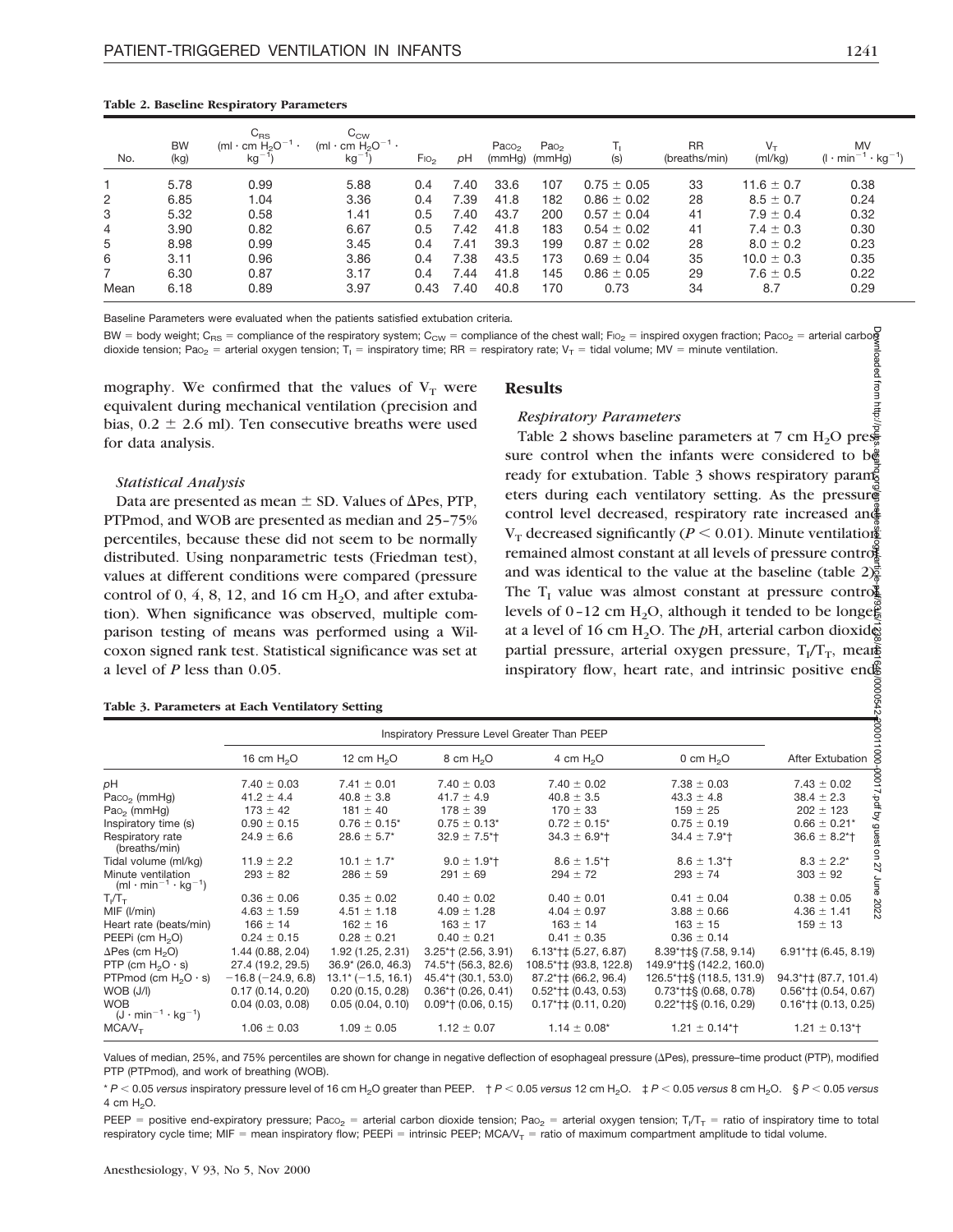

**Fig. 2. Representative tracings of flow,** airway pressure (Pao), esophageal press sure (Pes), and volume during each ven<sup>2</sup> **tilatory condition: at pressure control levels of 16, 12, 8, 4, and 0 cm H2O and after extubation.**

expiratory pressure did not differ significantly at any of the ventilatory settings.

Figure 2 is a representative tracing of flow, airway pressure, esophageal pressure, and volume during the five levels of pressure control and after extubation. As pressure control level was decreased, the negative deflection in esophageal pressure increased.

## *Work of Breathing and Pressure–Time Products*

Figure 3 shows WOB per liter at each level of pressure control and after extubation. Similarly, figure 4 shows the PTPmod at each ventilatory setting. As the pressure control level was decreased, both WOB and PTPmod increased ( $P < 0.01$ ). The PTPmod value after extubation was almost equivalent to the value at  $4 \text{ cm H}_2\text{O}$ pressure control and significantly larger than at levels of 8, 12, and 16 cm  $H<sub>2</sub>O$  ( $P < 0.05$ ). The WOB after extubation was also almost equivalent to the value at  $4 \text{ cm H}_2\text{O}$ pressure control and larger than at levels of 8, 12, and 16 cm H<sub>2</sub>O ( $P < 0.05$ ). Similar results were observed regarding PTP,  $\Delta$ Pes, and WOB (J · min<sup>-1</sup> · kg<sup>-1</sup>) (table 3). The values of  $MCA/V_T$  observed in respiratory inductive plethysmography were approximately equal to 1.0 at high levels of pressure control ventilation, whereas they increased when pressure control level was decreased or after extubation (table 3).

# **Discussion**

The main findings of this study are that: (1) when the level of pressure control was decreased, tidal volume decreased, respiratory rate increased, and minute ventilation and arterial carbon dioxide partial pressure  $r\ddot{\mathcal{E}}$ mained constant; (2) in proportion to the level of press sure control, PTV reduced WOB, PTPmod, and  $\Delta$ Pes<sub>2</sub> and (3) the WOB and PTPmod after extubation were similar to those when the pressure control level was  $4 \text{ cm H}_2\text{O}$ . Downloaded from http://pubs.asahq.org/anesthesiology/article-pdf/93/5/1238/401649/0000542-200011000-00017.pdf by guest on 27 June 2022

Pressure support ventilation provides patient-ventila<sup>3</sup> tor synchrony<sup>2,15</sup> and so has been widely used as PTV in adults<sup>1,2,3,15</sup> and recently in children.<sup>7,9,12</sup> In our study, pressure-control PTV was triggered successfully by every spontaneous breath, and minute ventilation was maintained constant through all levels of pressure control. This finding correlates with previous reports. $4-6$  PSV has been shown to decrease respiratory work in proportion to pressure support in adults.<sup>14,15</sup> This observation has been empirically extrapolated to and applied as PTV in infants. Clinicians have also been adopting a strategy of gradually decreasing the pressure control as infants are weaned from a ventilator during pressure-control PTV.<sup>24</sup> In the absence of experimental evidence to corroborate that this strategy is similarly effective for infants, we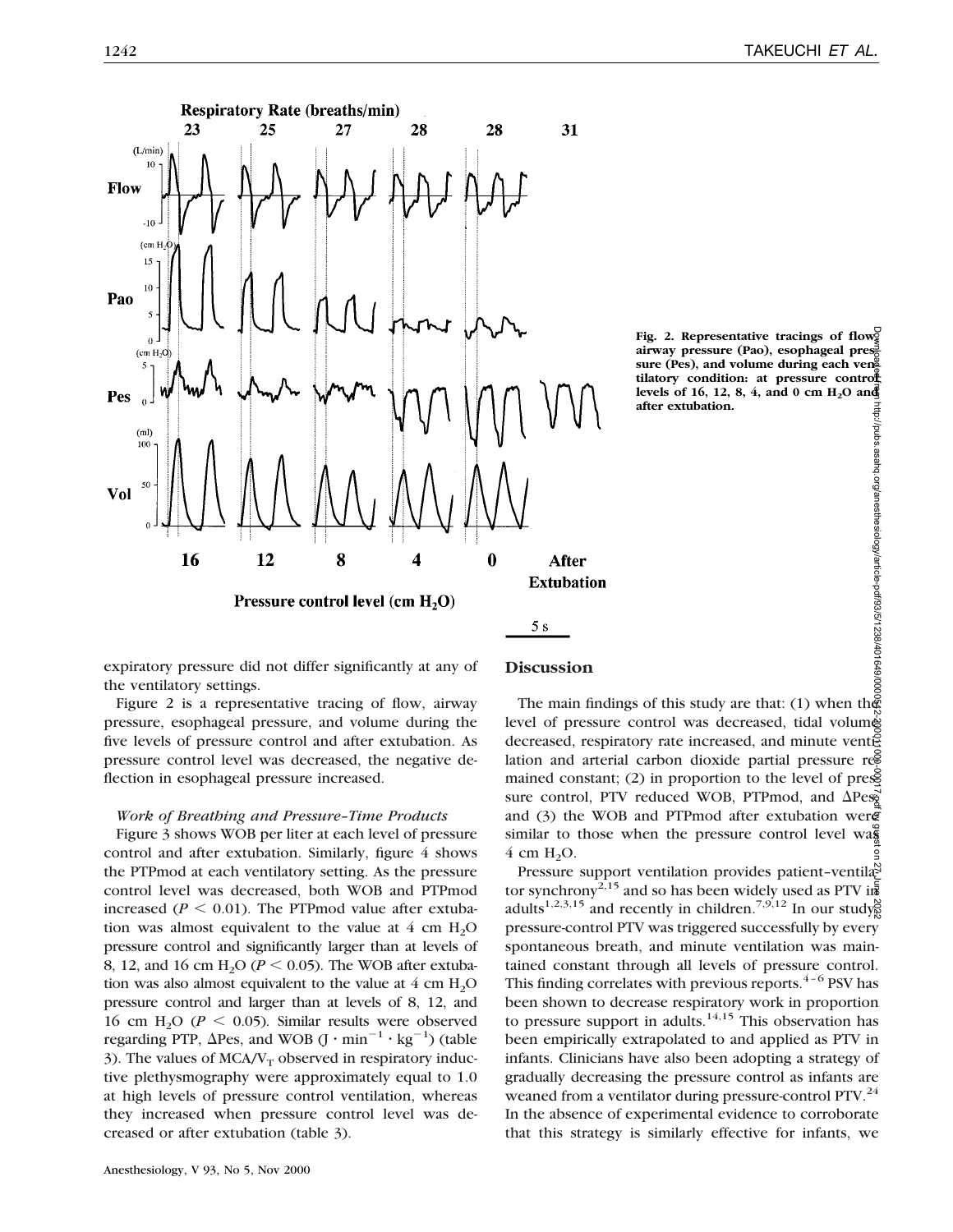

**Fig. 3. Work of breathing during each ventilatory condition: at pressure control levels of 16, 12, 8, 4, and 0 cm H<sub>2</sub>O and after extubation. Data are presented as median and 25–75% percentiles.**  $*P < 0.05$  *versus* pressure control of 16 cm  $H_2O$ ;  $\uparrow P < 0.05$ *versus* 12 cm  $H_2O$ ;  $\sharp P$  < 0.05 *versus* 8 cm  $H_2O$ ; and  $\oint P$  < 0.05 *versus*  $4 \text{ cm H}_2\text{O}$ .

undertook this study. Respiratory workloads including WOB and PTPmod increased almost linearly as the level of pressure control was decreased from 16 to 0 cm  $H_2O$ . When pressure control was reduced, tidal volume decreased, respiratory rate increased, and minute ventilation was maintained. In addition, at low levels of pressure control,  $MCA/V_T$  increased, suggesting increased asynchrony between rib-cage and abdomen movement.<sup>12</sup> These results suggest that the weaning strategy for adults may also be effective for infants. Jarreau *et al.*<sup>11</sup> demonstrated that pressure-control PTV with peak inspiratory pressures of 10 and 15 cm  $H<sub>2</sub>O$  reduces WOB in infants more than conventional intermittent mandatory ventilation did. However, they did not find a significant difference in WOB between two peak inspiratory pressures. In our study, the inspiratory WOB increased stepwise as pressure control was decreased (fig. 3). The discrepancy between the study by Jarreau *et al.* and ours may be a result of differences in patient population and a difference in the number of pressure control levels examined.

In adults, PSV is known to reduce and compensate for the added inspiratory WOB caused by the ventilator demand valve system and resistance of the endotracheal tube.<sup>13,14</sup> Brochard *et al.*<sup>14</sup> demonstrated in intubated adults that a PSV level of  $7 \text{ cm H}_2\text{O}$  compensates for the additional work. Based on their results, many clinicians assume, when weaning patients from ventilators using PSV, that a PSV level of approximately  $7 \text{ cm } H_2O$  is an indicator that the time is right for extubation.<sup>16,17</sup> For infants, however, no reports have shown the level of pressure control that is required to compensate for the additional work imposed by narrow endotracheal tubes. Our data indicate that respiratory workload at a pressure

control level of 4 cm  $H<sub>2</sub>O$  was similar to those after extubation. A number of reasons may account for the differing pressure requirement for adults (7 cm  $H_2O$ ) and our infants (4 cm  $H_2O$ ). First, the baseline lung mechanics of our patient sample are different from those in previous studies. Approximately half of the patients enrolled by Brochard *et al.* had chronic lung disease.<sup>14</sup> By contrast, our infants had near-normal lung mechanics and gas exchange (table  $2$ ).<sup>25</sup> Related to the presence of lung disease, pressure requirements during ventilation may differ.<sup>14</sup> Second, respiratory drive may be different. Subjects in previous reports have been awake adults with respiratory disorders.<sup>14,17</sup> All of our patients were quietly breathing throughout the protocol. Lower resp $\frac{3}{5}$ ratory drives in our infants may have resulted in a smaller pressure requirement. Finally, if laryngeal edema devel ops, the effect is more pronounced on airway resistance in infants than in adults.<sup>26</sup> If this is the case, after extual bation, airway resistance would increase more in infants than in adults, resulting in similar workloads after extug bation and at low levels of pressure control. We are hence reluctant to encourage extrapolation of our find ings directly to other populations of infants.

It is sometimes difficult to determine when to extubate the trachea of an infant. In our infants, the WOB,  $PTP_{\equiv}^{\mathcal{L}}$ mod, and  $\Delta$ Pes values after extubation were equivalent to the respective values at 4 cm  $H_2O$  pressure control (table 3). At zero pressure control, WOB, PTPmod, and  $\Delta$ Pes values tended to be higher than at 4 cm H<sub>2</sub>O and after extubation, although the difference did not reached significance. These findings suggest that, when using PTV mode, it may not always be necessary to wait untigourthe pressure control level reaches zero when weaning



**Fig. 4. Modified pressure–time product (PTPmod) during each ventilatory condition: at pressure control levels of 16, 12, 8, 4, and 0 cm H2O and after extubation. Data are presented as median and 25–75% percentiles. \****P* **< 0.05** *versus* **pressure control of 16 cm**  $H_2O$ **;**  $\uparrow P$  **< 0.05** *versus* **12 cm**  $H_2O$ **;**  $\downarrow P$  **< 0.05** *versus* 8 cm H<sub>2</sub>O; and  $P < 0.05$  *versus* 4 cm H<sub>2</sub>O.